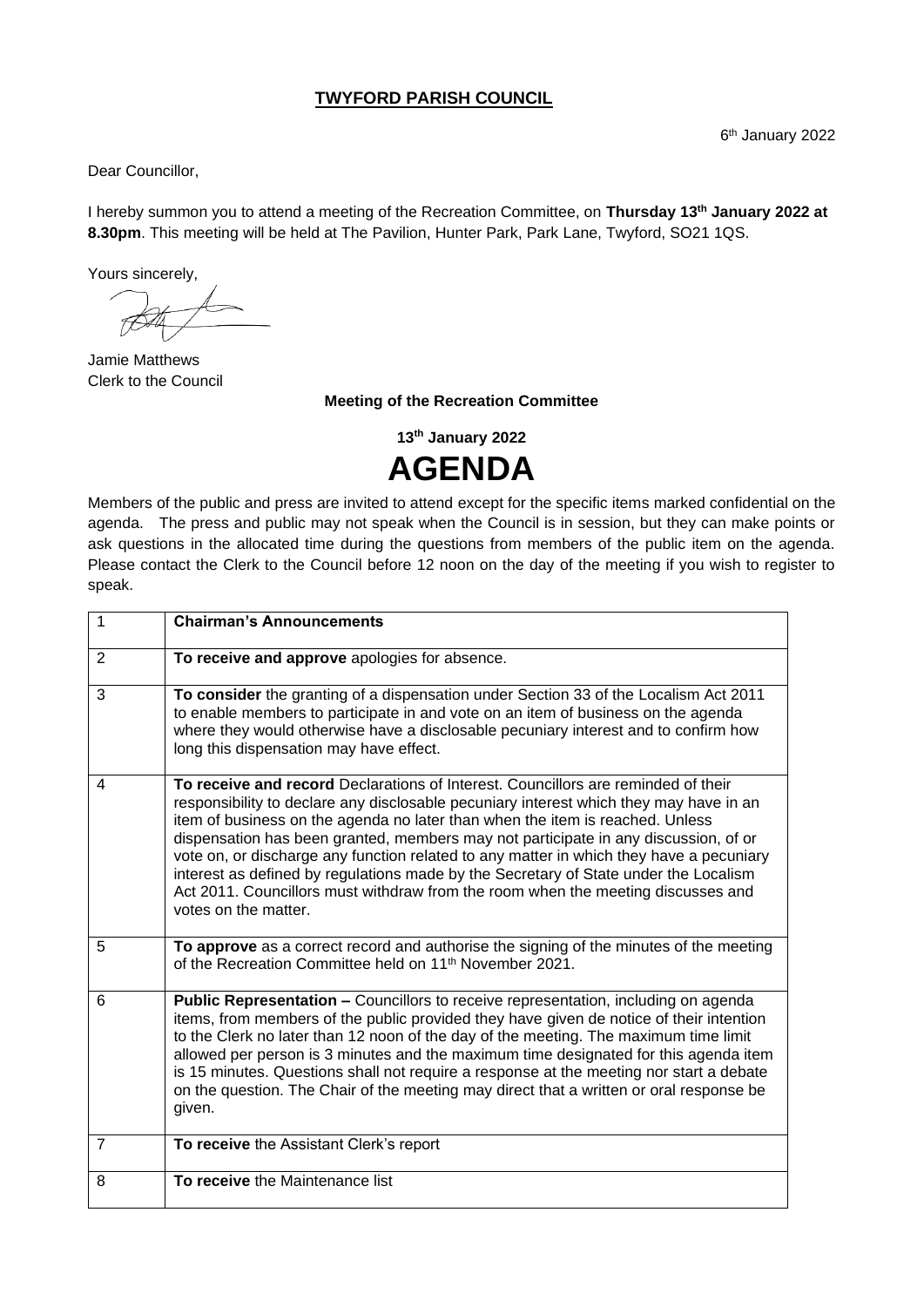| 9  | To receive the annual Play Area Inspector's Report                                                                               |
|----|----------------------------------------------------------------------------------------------------------------------------------|
| 10 | To consider the use of Hunter Park by professional dog walkers                                                                   |
| 11 | To receive a report on allotment management matters.                                                                             |
| 12 | <b>To receive and consider</b> changes to the Cultivation Standards document and Tenancy<br>Agreement.                           |
| 13 | To receive and consider the proposal from the Allotment Users meeting, held in<br>October 2021, to introduce a maintenance levy. |
| 14 | To receive an update on tree and hedge planting at Hunter Park.                                                                  |
| 15 | To receive the correspondence on fireworks in the village and consider a policy for<br>firework events at Hunter Park.           |
| 16 | To consider the location for the two new benches at Hunter Park.                                                                 |
| 17 | To consider items for inclusion at future meetings.                                                                              |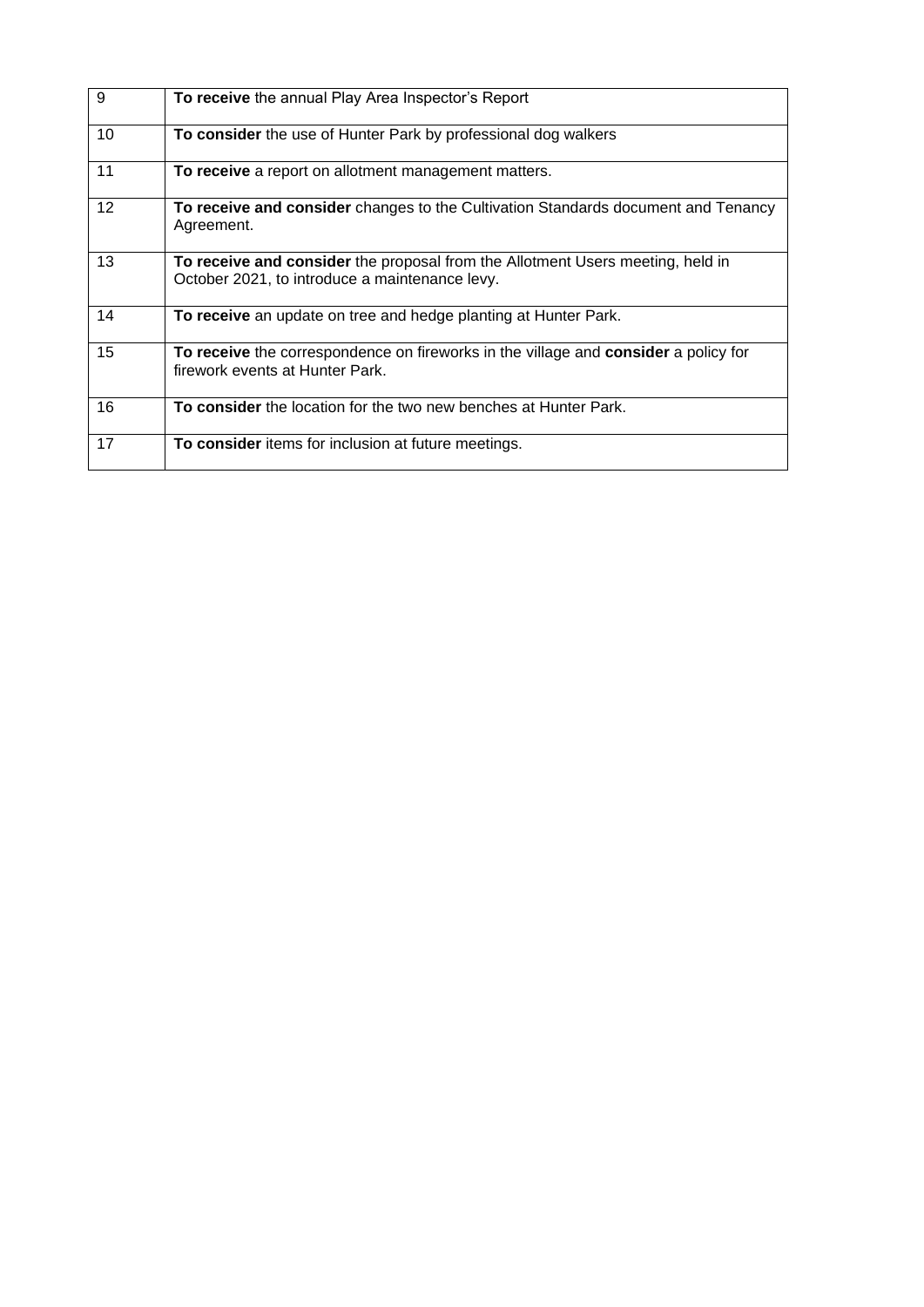**ITEM 7**



**Twyford Parish Council**

#### **Assistant Clerk's Report**

Councillors are reminded that the items within this report are provided for information only and not available for debate. If it is considered that an item listed within the report should be debated fully by members, then it will be placed on the next appropriate committee or council agenda. Any member wanting clarification or further information on any aspect of items within the report please contact either of us in advance of the meeting.

#### **General updates**

- 1) The report from the Annual Play Area Inspection has been received and is reported elsewhere on the Agenda.
- 2) Regular visual play area inspections are carried out by Asst Clerk, also by Greensmiles. Going forward, Asst Clerk has asked Greensmiles to share copies of their inspection for the Council's records.
- 3) Pavilion:
	- During November there was a clash with bookings; a private hirer had booked the football pitch and pavilion for a party to find that an unauthorised football match was already in play. The matter was dealt by the Asst. Clerk.
	- Asst Clerk and Cllr Pullen were called out at a weekend due to the key safe not working properly. It is possible that an unauthorised user had tried gaining access resulting in the key safe buttons becoming stuck as an unknown group had been seen leaving the pavilion a day earlier.
	- As a result of both incidents, the Asst Clerk will change the code to the key safe more regularly to prevent unauthorised entry and Cllr Pullen now has a spare key for the Pavilion in case a similar problem arises.
- 4) Hunter Park play area:
	- Greensmiles are checking the basketball surface and carrying out regular spraying of weeds.
- 5) Allotments:
	- An allotment inspection was carried out by Asst Clerk and Cllr J Pain on 3<sup>rd</sup> December 2021. Asst Clerk sent emails to tenants of two plots which require tending.
	- Further update on Allotments is reported elsewhere on the Agenda.
- 6) Hunter Park:
	- Four new benches are on order and expected to be delivered towards the end of March; 2 are replacement benches and 2 are additional benches. Location of new benches to be considered elsewhere on the Agenda.
	- The tree on the Park Lane roadside hedge has been reported to SSE to have branches pruned. SSE attended but visited the wrong location and therefore need to reschedule the visit.

Sue Merritt, Assistant Clerk & Jamie Matthews, Parish Clerk

6 th January 2022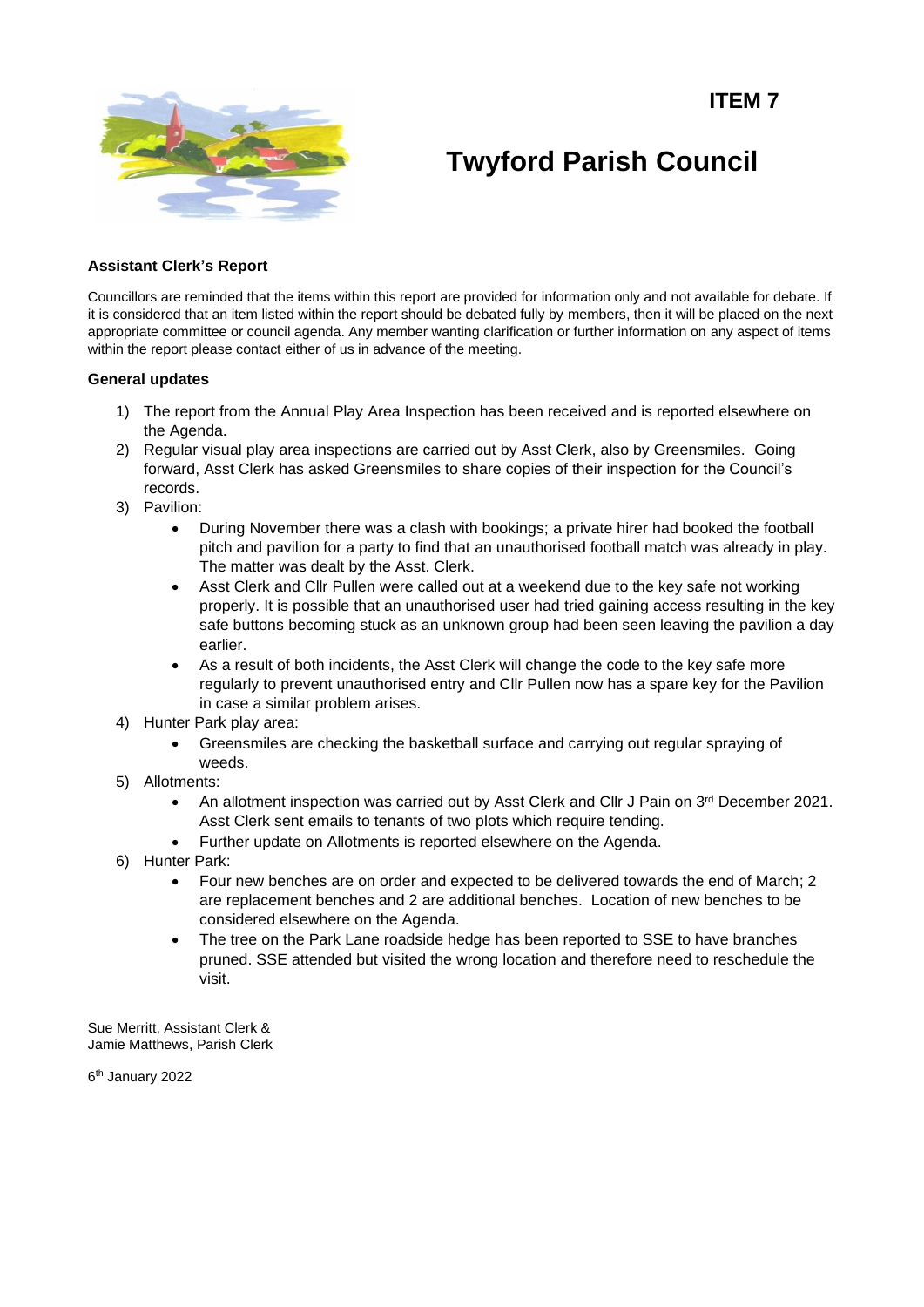## **TWYFORD PARISH COUNCIL – MAINTENANCE LIST – OUTSTANDING ITEMS AS AT**  $5^{TH}$  **JANUARY 2022**

### **ITEM8**

| <b>JOB</b>     | <b>LOCATION</b>             | <b>DATE OF ISSUE</b> | <b>ISSUE/JOB</b>          | <b>RESPONSIBILITY</b> | <b>ACTION</b>                                   | <b>PRIORITY</b> | <b>DATE COMPLETED</b>   |
|----------------|-----------------------------|----------------------|---------------------------|-----------------------|-------------------------------------------------|-----------------|-------------------------|
| <b>NO</b>      |                             |                      |                           |                       |                                                 | $10 -$          |                         |
|                |                             |                      |                           |                       |                                                 | <b>HIGH</b>     |                         |
|                |                             |                      |                           |                       |                                                 | $1 -$ LOW       |                         |
| $\mathbf{1}$   | Northfields - Shipley Road  | 14/01/2021           | <b>Fence broken</b>       | Darren                | Also add fence rails to the other side of the   | 10              |                         |
|                | entrance                    |                      |                           |                       | metal gate and replace the rotten fence         |                 |                         |
|                |                             |                      |                           |                       | post. Also see Job No 11                        |                 |                         |
| $\overline{2}$ | <b>Hunter Park Pavilion</b> | 25/03/2021           | <b>Base of 4 corners</b>  | Darren                | Replace the base of the 4 corners with          | 9               |                         |
|                |                             |                      | damaged                   |                       | mitred wood and repaint. Purchase paint         |                 |                         |
|                |                             |                      |                           |                       | from Brewers in Chandlers Ford - Albony         |                 |                         |
|                |                             |                      |                           |                       | paint, colour Chive, undercoat No 5.            |                 |                         |
|                |                             |                      |                           |                       | <b>Update:</b> Cllr Pullen suggested galvanised |                 |                         |
|                |                             |                      |                           |                       | steel 11/11/2021                                |                 |                         |
| 3              | <b>Allotments</b>           | 25/03/2021           | Dogs fouling along        | Asst                  | Signage to be ordered for Darren to fix to      | 7               |                         |
|                |                             |                      | path                      | Clerk/Clerk/Darren    | each end of main path                           |                 |                         |
| 4              | <b>Hunter Park Pavilion</b> | 17/05/2021           | Water temperature         | Darren                | <b>ONGOING</b> Please test the water            | 10              | <b>ONGOING</b> - once a |
|                |                             |                      | check for Legionella      |                       | temperature once a month and record it on       |                 | month                   |
|                |                             |                      | controls                  |                       | the sheet on the noticeboard in the Pavilion    |                 |                         |
| 5              | <b>Hunter Park</b>          | 27/05/2021           | Damaged post in car       | Darren                | Please could you replace the fallen post in     | 8               |                         |
|                |                             |                      | park                      |                       | the car park. There are some logs at            |                 |                         |
|                |                             |                      |                           |                       | Northfields by the wall covered in orange       |                 |                         |
|                |                             |                      |                           |                       | safety netting that could be utilised. There    |                 |                         |
|                |                             |                      |                           |                       | may be some other posts which also need         |                 |                         |
|                |                             |                      |                           |                       | replacing.                                      |                 |                         |
| 6              | <b>Hunter Park Pavilion</b> | 16/7/2021            | Tap in gents toilet still | Darren                | Please investigate and repair                   | 9               |                         |
|                |                             |                      | dripping                  |                       |                                                 |                 |                         |
| 7              | <b>Hunter Park Pavilion</b> | 16/7/2021            | Fused spur and wall       | Darren                | Darren to speak with Clerk                      | 8               |                         |
|                |                             |                      | mounted cabinet           |                       |                                                 |                 |                         |
| 8              | <b>Hunter Park Pavilion</b> | 22/7/2021            | Uneven slabs outside      | Darren                | Please could you level up the slabs outside     | 9               |                         |
|                |                             |                      | of Pavilion               |                       | of the pavilion.                                |                 |                         |
| 9              | <b>Hunter Park Pavilion</b> | 18/8/2021            | Patio door lock           | Darren                | Please could you have a look at the patio       | 9               |                         |
|                |                             |                      |                           |                       | door lock, we struggle to lock it and remove    |                 |                         |
|                |                             |                      |                           |                       | the key.                                        |                 |                         |
| 10             | Northfields play area       | 25/8/2021            | <b>Toddler swing seat</b> | Jamie/Darren          | Jamie to order new toddler swing seat and       | 10              |                         |
|                |                             |                      | straps broken             |                       | either Jamie or Darren to fit                   |                 |                         |
| 11             | Northfields - Shipley Road  | 1/9/2021             | Hole at the bottom of     | Darren                | There is a hole at the bottom of the wire       | 8               |                         |
|                | entrance                    |                      | the mesh on metal         |                       | mesh which needs repairing.                     |                 |                         |
|                |                             |                      | fencing                   |                       | Further hole in wire fencing at the furthest    |                 |                         |
|                |                             |                      |                           |                       | corner of the fence.                            |                 |                         |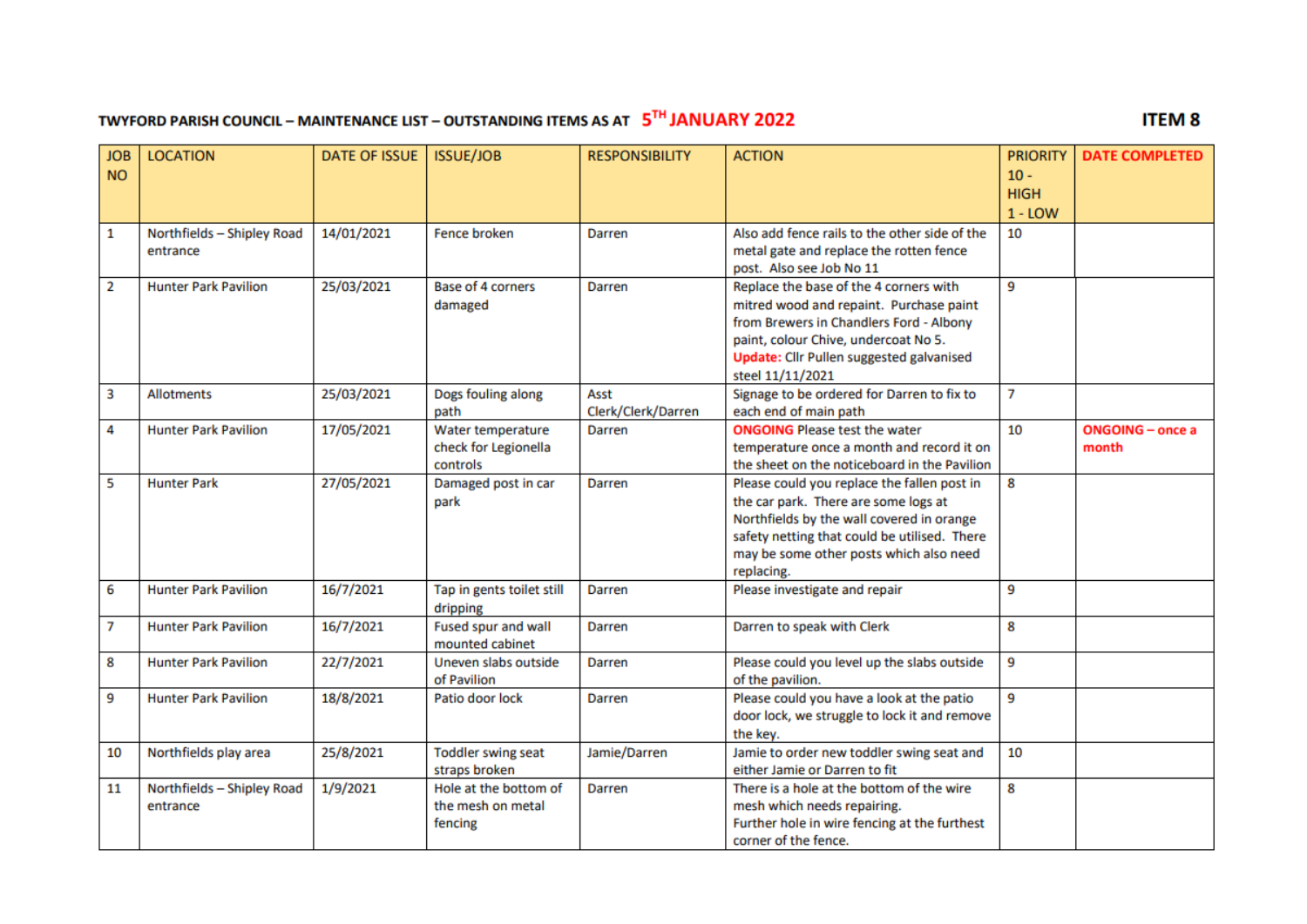| <b>JOB</b><br><b>NO</b> | <b>LOCATION</b>               | <b>DATE OF ISSUE</b> | <b>ISSUE/JOB</b>                         | <b>RESPONSIBILITY</b> | <b>ACTION</b>                                                                                                                                                                   | <b>PRIORITY</b><br>$10 -$<br><b>HIGH</b><br>$1 -$ LOW | <b>DATE COMPLETED</b> |
|-------------------------|-------------------------------|----------------------|------------------------------------------|-----------------------|---------------------------------------------------------------------------------------------------------------------------------------------------------------------------------|-------------------------------------------------------|-----------------------|
| 12                      | <b>Hunter Park</b>            | 5/9/2021             | Chicken wire on steps<br>requires fixing | Darren                | The chicken wire on wooden steps near<br>allotment gate and the steps in front of<br>pavilion needs replacing or fixing down.                                                   | 10                                                    |                       |
| 13                      | <b>Berry Meadow/The Meads</b> | 21/10/2021           | Install new signage                      | Darren                | 4 new signs to be installed on existing<br>posts, replacing old signs. Liaise with Cllr<br><b>Sue Cook</b>                                                                      | $\overline{7}$                                        |                       |
| 14                      | <b>Hunter Park Pavilion</b>   | 28/10/2021           | Install paper towel<br>dispensers        | Darren                | Install 2 new paper towel dispensers. Blue<br>roll dispenser in kitchen. Hand towel<br>dispenser in disabled toilet. Currently<br>located in cupboard in away changing<br>room. | 9                                                     |                       |
| 15                      | <b>Northfields</b>            | 11/11/2021           | Children's play area<br>sign broken      | Darren                | Please use the spare sign in SLR cupboard<br>to replace the broken sign on the gate of<br>Shipley Road entrance.                                                                | 8                                                     |                       |
| 16                      | <b>Hunter Park allotments</b> | 23/11/2021           | Shed on plot 9                           | Darren                | Please remove padlock ready for new<br>tenant.                                                                                                                                  | 10                                                    |                       |
| 17                      | <b>Hunter Park Pavilion</b>   | 23/12/2021           | Floodlight                               | Darren                | Please could you take a look at the<br>floodlight on the outside of the Pavilion as<br>it does not work                                                                         | 10                                                    |                       |
| 18                      | <b>Hunter Park Pavilion</b>   | 23/12/2021           | <b>Inside lights</b>                     | Darren                | Could we have either a main switch which<br>would switch all lights off, or possibly a<br>motion sensor to be installed? Lights often<br>left on by hirers                      | 8                                                     |                       |
| 19                      | <b>Hunter Park Pavilion</b>   | 23/12/2021           | Location of key safe                     | Darren                | Please could the key safe be relocated to<br>the front of the building next to the front<br>door.                                                                               | 8                                                     |                       |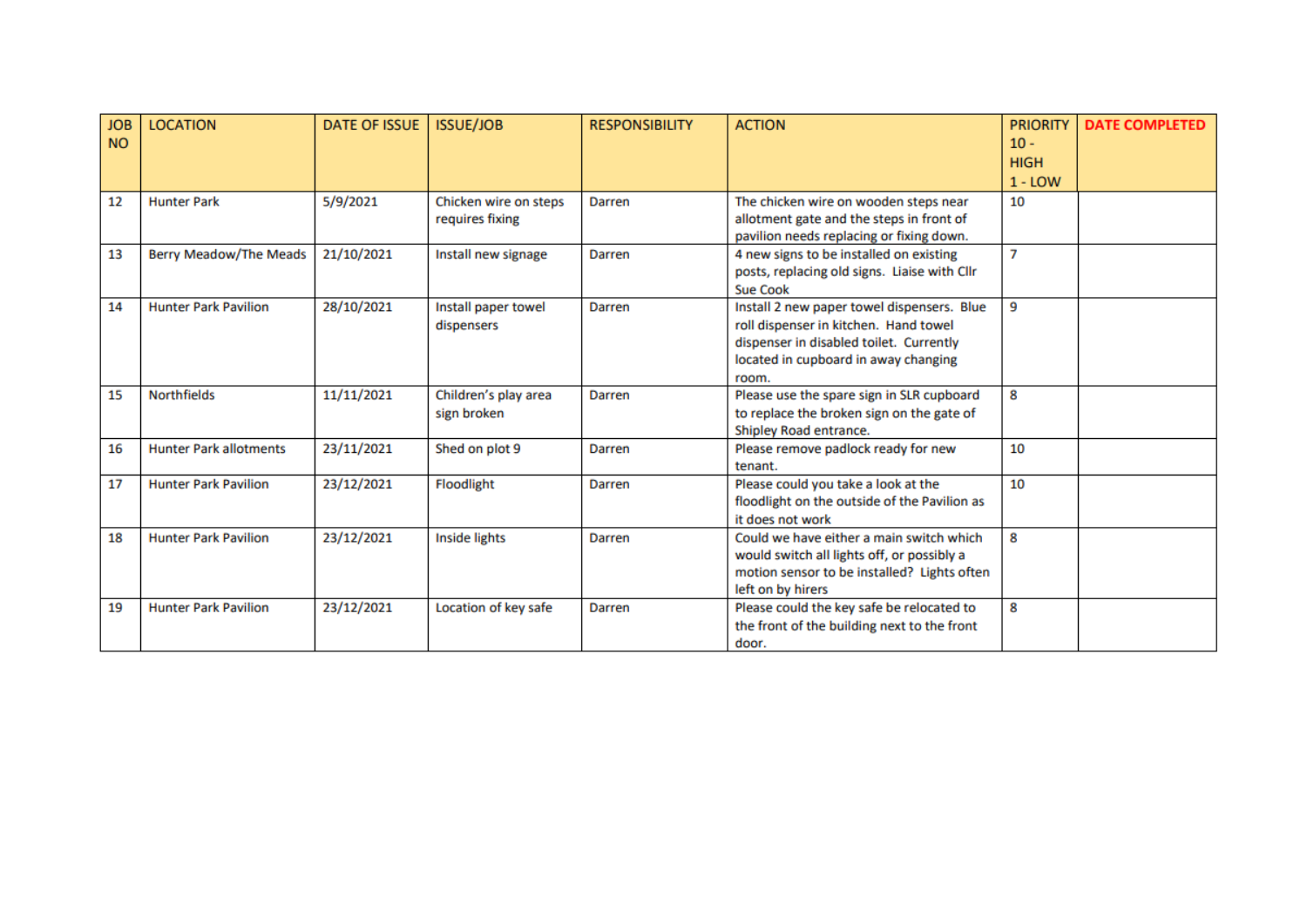#### **COMPLETED JOBS**

| <b>LOCATION</b>                      | <b>DATE OF ISSUE</b> | <b>ISSUE/JOB</b>                    | <b>RESPONSIBILITY</b> | <b>ACTION</b>                                       | <b>DATE COMPLETED</b> |
|--------------------------------------|----------------------|-------------------------------------|-----------------------|-----------------------------------------------------|-----------------------|
| Hunter Park play area                | 09/02/2021           | <b>Broken fences</b>                | Darren                | Repair wooden fence where required                  | 15/06/2021            |
| <b>Hunter Park &amp; Northfields</b> | 17/05/2021           | <b>Laminated Covid signage</b>      | Darren                | Fix updated Covid 19 signs to both play areas.      | 11/06/2021            |
| play areas                           |                      | needs refreshing                    |                       | Signage in SLR cupboard.                            |                       |
| <b>Hunter Park Pavilion</b>          | 17/05/2021           | <b>Install Giraffe sign</b>         | Darren                | Please fix the giraffe to the side of the Pavilion, | 15/6/2021             |
|                                      |                      |                                     |                       | facing the play area                                |                       |
| <b>Northfields</b>                   | 17/05/2021           | New bench seat for                  | Darren                | New bench seat is on order, to be delivered to      | 11/06/2021            |
|                                      |                      | <b>Northfields</b>                  |                       | Cllr Sue Cook's address. When it arrives it will    |                       |
|                                      |                      |                                     |                       | need installing at Northfields play area.           |                       |
| <b>Hunter Park</b>                   | 20/05/2021           | Damage to netting on                | Darren                | Netting has come away from the base of the          | <b>June 2021</b>      |
|                                      |                      | football goals                      |                       | goalpost, please could you have a look and          |                       |
|                                      |                      |                                     |                       | repair.                                             |                       |
| <b>Hunter Park Pavilion</b>          | 16/6/2021            | Light in main room                  | Darren                | A light in the main room is flickering, please      | <b>June 2021</b>      |
|                                      |                      |                                     |                       | check. Changed balaste unit and tube.               |                       |
| <b>Hunter Park Pavilion</b>          | 18/6/2021            | Lock on patio door stuck            | Darren                | Key stuck in door; please free up                   | <b>June 2021</b>      |
| Hunter Park play area                | 27/7/2021            | Loose uprights fence area           | Darren                | Please fix loose uprights around fencing area       | <b>July 2021</b>      |
| Hunter Park play area                | 9/2/2021             | Paint fencing around play<br>area   | Darren/Cllrs          | Paint fencing around play area                      | <b>July 2021</b>      |
| <b>Hunter Park Pavilion</b>          | 15/6/2021            | Hot tap in kitchen                  | <b>Asst Clerk</b>     | When hot tap is running water flows out the         | 18/8/2021             |
|                                      |                      |                                     |                       | overflow pipe at rear of building. Asst Clerk to    |                       |
|                                      |                      |                                     |                       | contact plumber.                                    |                       |
| <b>Hunter Park Pavilion</b>          | 18/8/2021            | Away changing room                  | Darren                | Needs lubricating to free up                        | August 2021           |
|                                      |                      | cupboard lock                       |                       |                                                     |                       |
| <b>Hunter Park Pavilion</b>          | 2/9/2021             | Pat testing                         | Darren                | Pat testing at Pavilion overdue                     | September 2021        |
| <b>Northfields</b>                   | 1/9/2021             | Writing on surface of               | Darren                | Needs cleaning off                                  | September 2021        |
|                                      |                      | basketball area                     |                       |                                                     |                       |
| Hunter Park play area                | 22/02/2021           | Broken swing seat has               | Darren                | Please order and replace both swing seats           | 12/10/2021            |
|                                      |                      | been reported by Cllr Hill          |                       |                                                     |                       |
| Hunter Park play area                | 23/9/2021            | Sandpit                             | Jamie                 | Jamie to order more sand for sandpit                | 20/10/2021            |
| Northfields Shipley Road             | 14/01/2021           | <b>Fence repairs</b>                | Darren                | Repair/replace fencing rails at the Shipley Road    | 11/11/2021            |
| entrance                             |                      |                                     |                       | entrance to Northfields                             |                       |
| Northfields play area                | 1/9/2021             | <b>Covid Signage</b>                | Darren                | <b>Remove Covid signage</b>                         | 11/11/2021            |
| Hunter Park play area                | 23/11/2021           | Wooden walkway on<br>climbing frame | Darren                | Walkway needs repairing as per emailed photo        | 27/11/2021            |
| Hunter Park basketball area          | 28/10/2021           | Weeds on basketball                 | Greensmiles           | Keep on top of the weeds by spraying                | ongoing               |
|                                      |                      | surface                             |                       |                                                     |                       |
| <b>Hunter Park Pavilion</b>          | 02/12/2021           | Broken door handle                  | Darren                | Broken door handle on toilet door of home           | 05/01/2022            |
|                                      |                      |                                     |                       | changing room                                       |                       |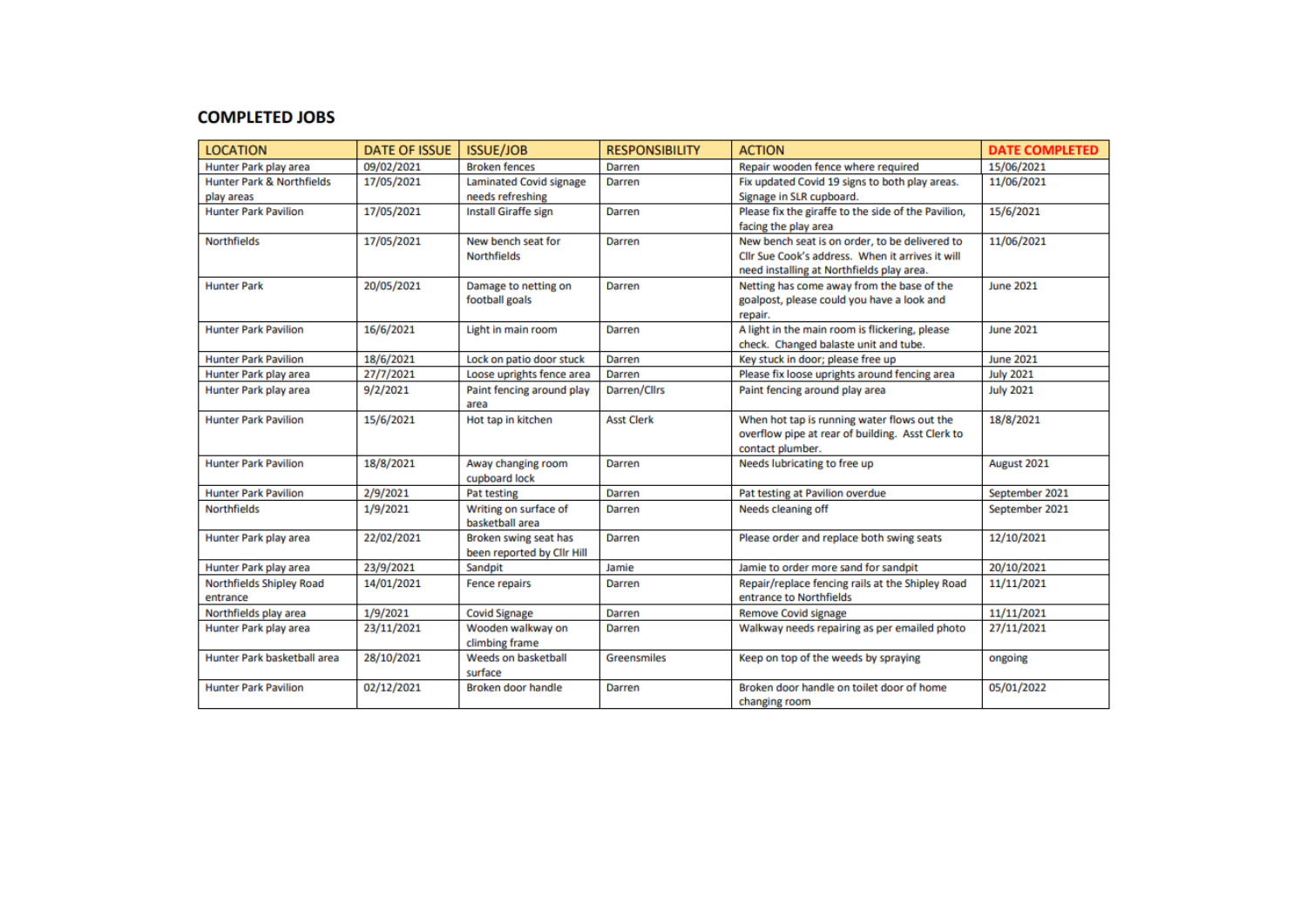**ITEM 11**



# **Twyford Parish Council**

### **ALLOTMENT MANAGEMENT MATTERS**

Plots 9 and 25 are currently vacant. Plot 25 will be split creating two plots numbered 25a and 25b, plot 9 will remain the same size.

Communications between Assistant Clerk and 3 residents on the waiting list have taken place and the plots have been assigned, each indicated that they wished to commence the tenancy with effect from 1<sup>st</sup> March 2022 after the plots have been cleared and rotovated. An invoice was issued to the new tenants for one year's deposit which will be held until the end of the tenancy agreement.

Quotations have been sought for rotovation and clearance of the two plots. The details of the agreed contractor will be passed to other tenants should they wish make contact to arrange rotovation at their cost.

A medium sized skip has been hired for a period of one week from 28th January 2022, tenants have been informed so they can make full use of it.

#### **Waiting List**

11 residents remain on the waiting list. The Assistant Clerk will write to the residents in February to confirm whether they wish to remain on the list and to ascertain the size of plot required.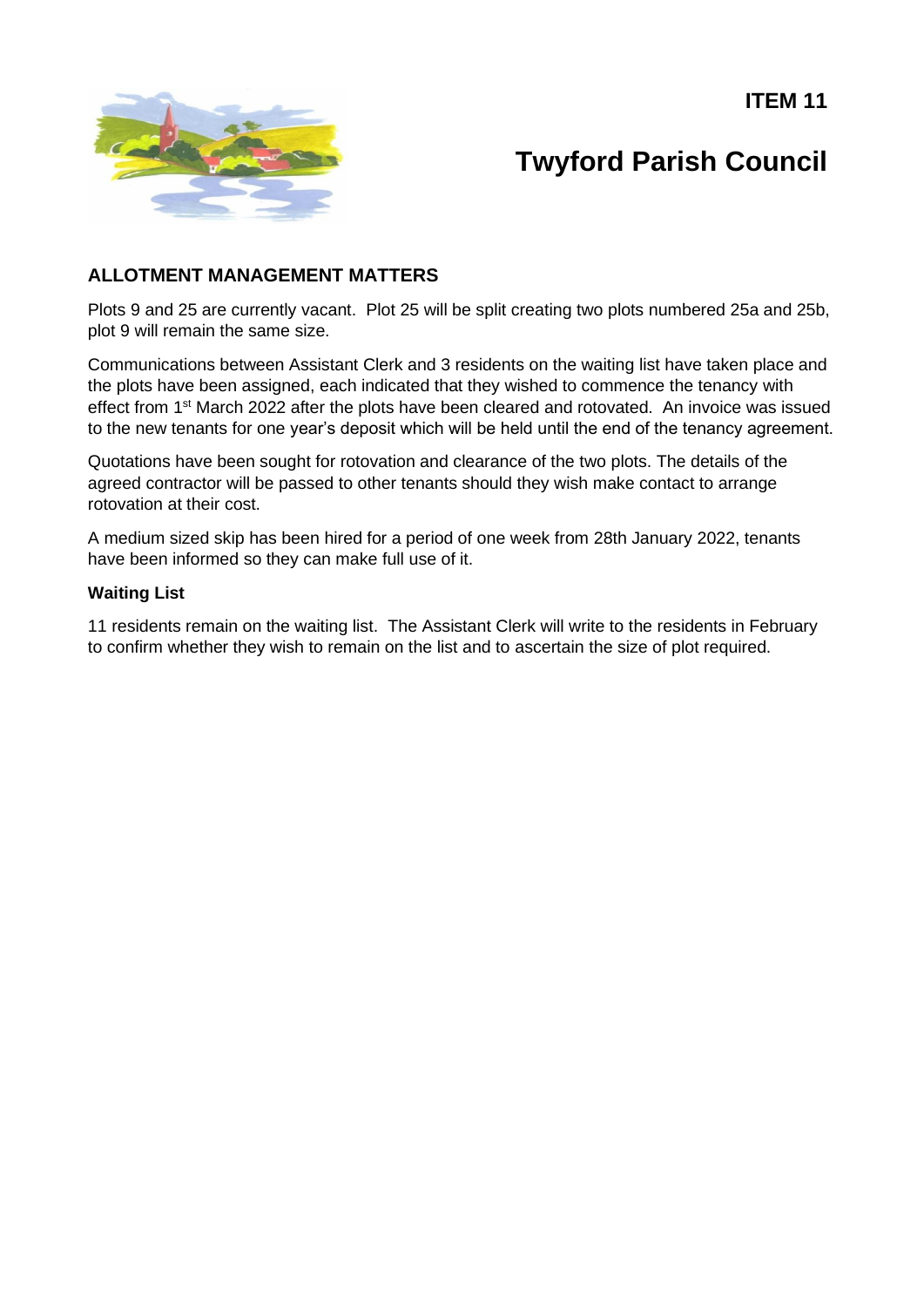**ITEM 13**



# **Twyford Parish Council**

### **ALLOTMENTS - INTRODUCTION OF MAINTENANCE LEVY**

During the Allotment Users' meeting held on 13th October 2021, it was proposed to seek the approval of the Recreation Committee to introduce a levy to contribute to maintenance of the communal areas around the bonfire.

The suggested amount was between £5 - £10 per plot.

#### **To consider:**

- There are currently 30 plots, therefore a £10 charge per plot would provide £300 for general maintenance work of communal areas.
- The scope of work to be decided at the next Allotment Users' meeting in March (date to be arranged).
- Parish Council to arrange payment of work.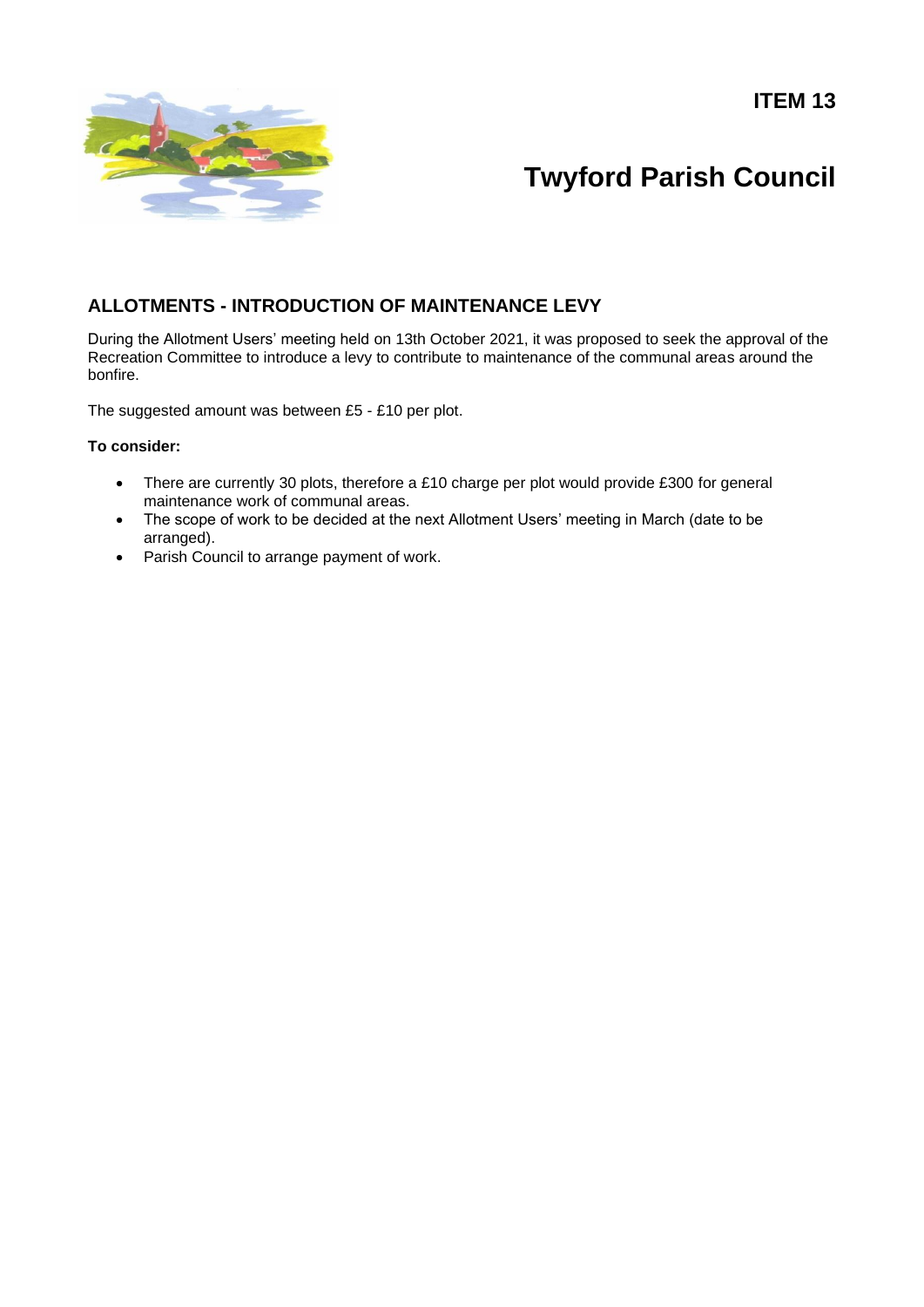Item 15

CU-Sue Croh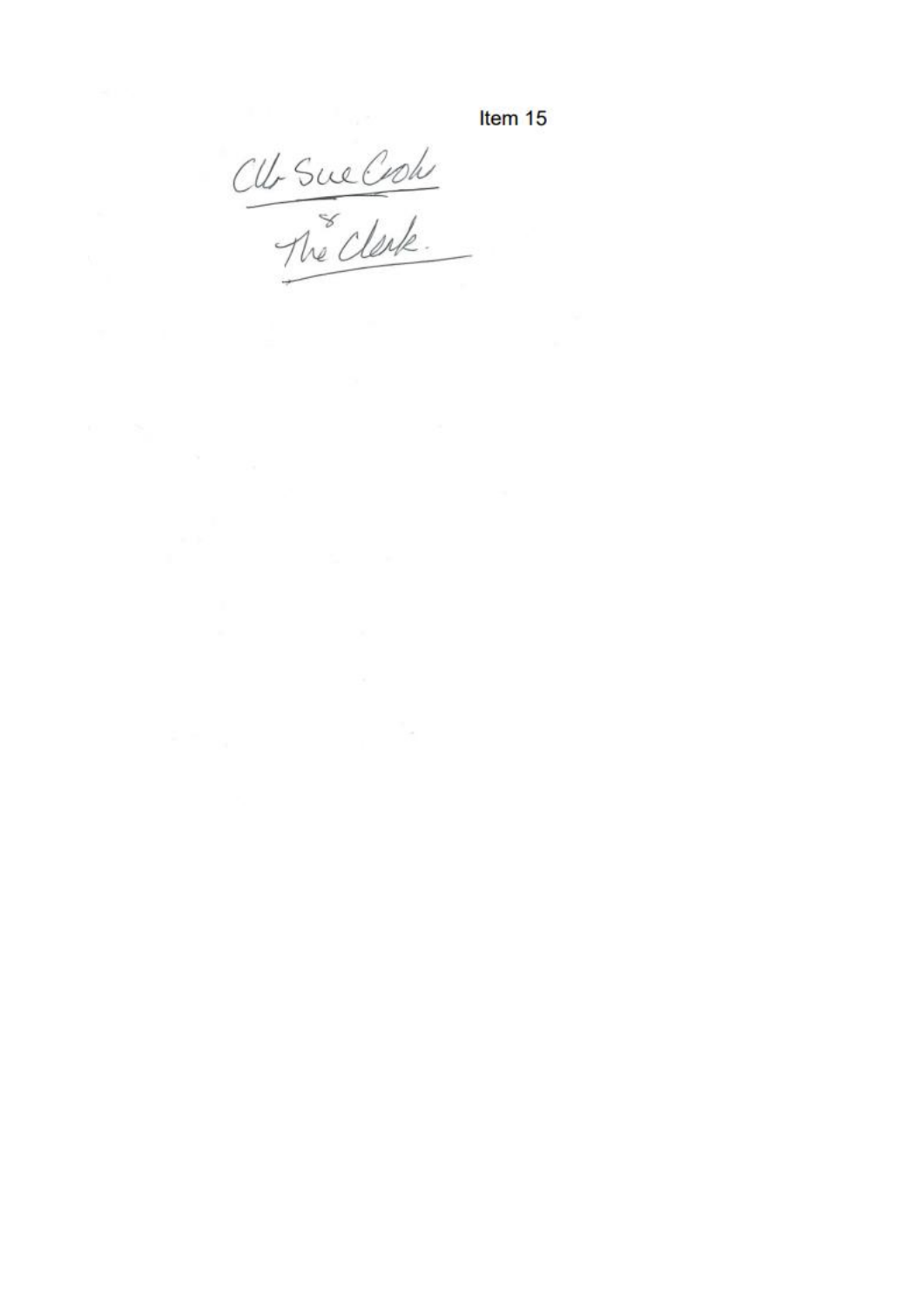

# Fireworks and the Law

2nd November 2017

## ANYONE PLANNING FIREWORK DISPLAYS PLEASE TAKE NOTE!

Animal Welfare act 2006 to cause any unnecessary suffering to any captive or domestic animal. Fireworks must not be set off near livestock or horses in fields or close to buildings housing livestock. Anyone planning a firework display in a rural area should warn neighbouring farmers in advance.

Section 4 of the AWA 2006 says ......

(1) A person commits an offence if-

(a) an act of his, or a failure of his to act, causes an animal to suffer,

(b) he knew, or ought reasonably to have known, that the act, or failure to act, would have that effe

(c) the animal is a protected animal, and

(d) the suffering is unnecessary. If the fireworks are near a road you can also contact the Highways o and quote the following Source: Explosives Act 1875 Section 161

Offence: It is an offence for a person, without lawful authority or excuse, to discharge any firework \ centre of a highway which consists of or comprises a carriageway.

The offence carries a fine of up to £20,000 and/or a prison term of up to six months. The Act is enfc animal health officers and the police.

Firework Petition: https://petition.parliament.uk/petitions/201947



this entirely they make the express evolving a home adv. By such a this principal agent to the auto

*Chi that's fine* **Rent** mars

https://www.herefordequestrian.co.uk/2017/11/02/fireworks-and-the-law/

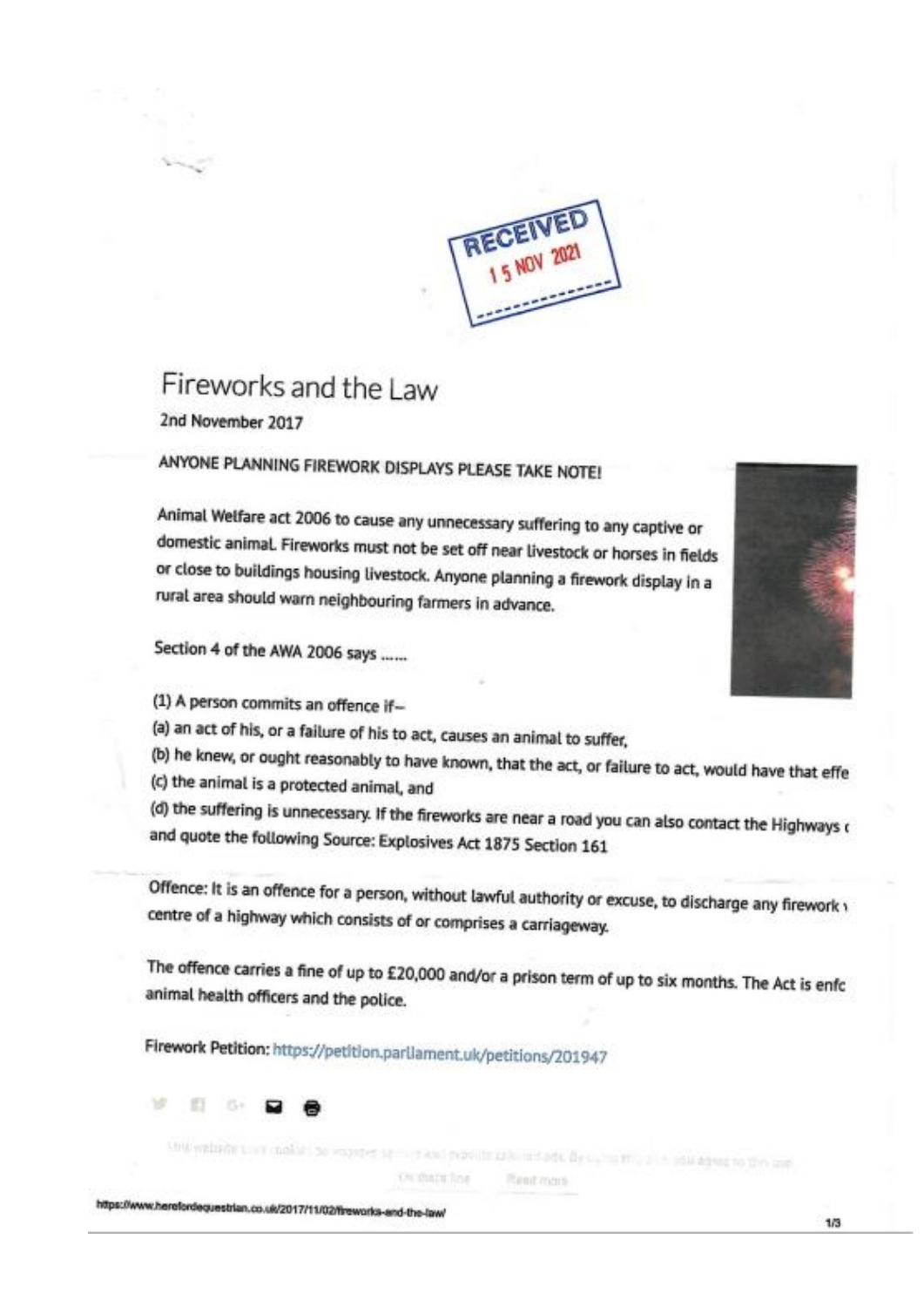



The law on fireworks

Under the Animal Welfare Act 2006 it is illegal to set off fireworks near livestock or horses in fields, or close to buildings that house livestock.

The offence carries a fine of up to £20,000 and/or a prison term of up to six months. It is also against the law to set off fireworks between the hours of 11pm and 7am, except on Bonfire Night when the cut-off time is midnight, and New Year's Eve, Diwali and Chinese New Year when the curfew is iam.

Fireworks can only be bought for private use from October 15 to November 10, from December 26 to 31, and three days before Diwali and Chinese New Year.

Sent from my iPhone